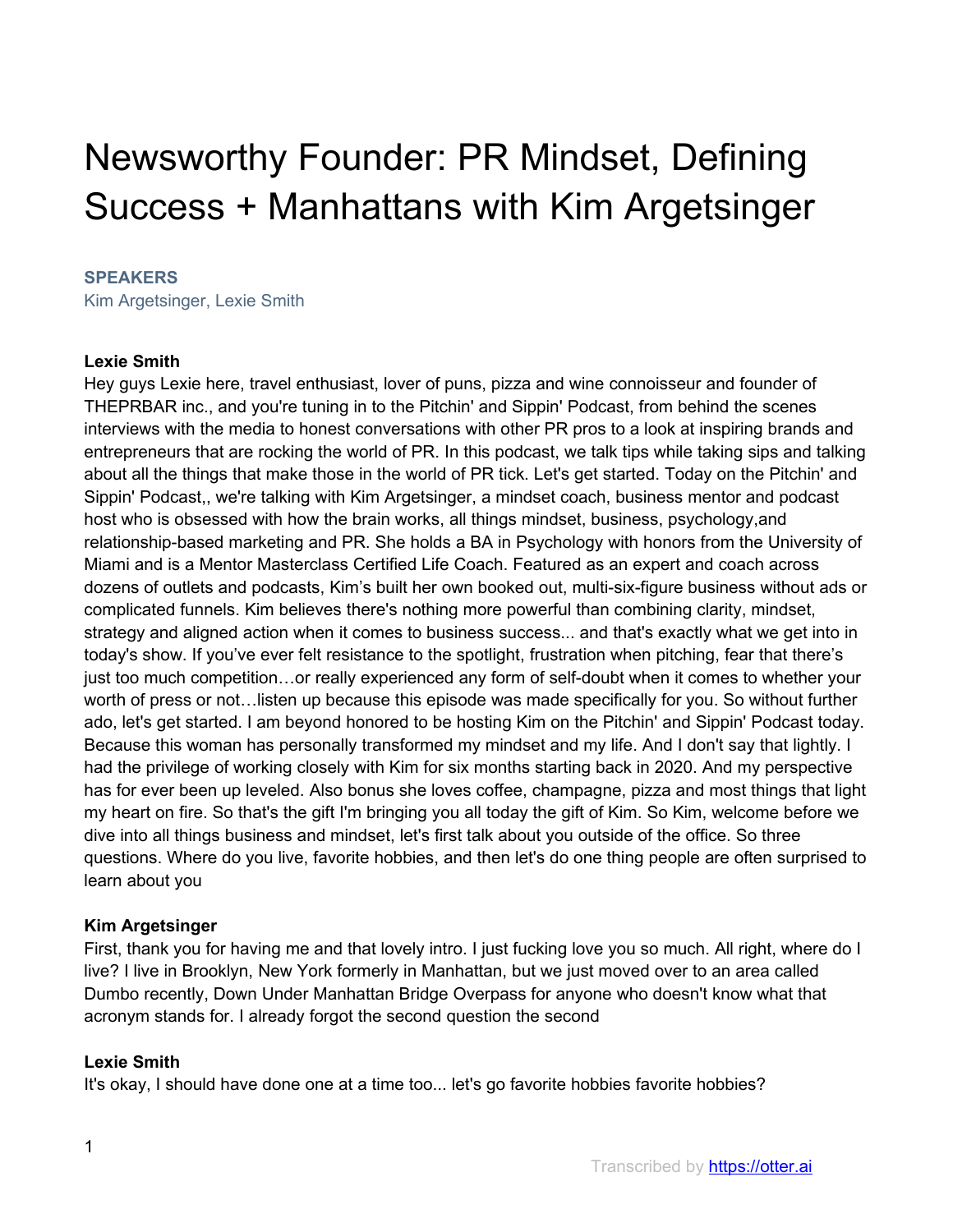# **Kim Argetsinger**

Hmm. Okay, so my man jokes that my hobby is my business because I love it so much. And I'm kind of awful at having hobbies. However, I love a good sweat sesh and spinning currently on the peloton because COVID life and running and we recently bought a keyboard piano it's like a really pretty upright. It looks like a old school one, but we can't have those in the city. So it's a keyboard style. And I have been teaching myself how to play the piano. No concerts yet, but I'm that's my new little hobby on the side.

## **Lexie Smith**

So fun. You know, some people have taken on such productive hobbies with quarantine and I really can't say I've done anything other than just binge more. Well, in my business binge in business, so good for you. That's amazing. And then my last little fun thing. This is a hard one, but I'm gonna ask it anyways, maybe one thing that people are surprised to learn about you.

## **Kim Argetsinger**

That's a tough question because I'm such an open book. I feel like the whole world is on the internet. What would someone be surprised to know about me? I'm five foot one. So if you meet me off the internet, yes. You're always like, Oh my gosh, you are so small. You have a friend who would joke that she can put me in her pocket. So I'm relatively on the short side of my man is six five so we look like we escaped the circus when we're walking around together. I think the other thing that would surprise many people is I'm an introverted extrovert. So on the extraversion scale. I technically am an extrovert. But I think when you meet me in person, I'm such a one on one. Like deep conversation low voice person. Most people think I'm an introvert. So two random fun facts

## **Lexie Smith**

I described myself opposite. I'm an introverted extrovert were you the opposite of that? Or is that what

## **Kim Argetsinger**

I'm the opposite of that

## **Lexie Smith**

Okay, introverted extrovert. So I can, most people would think I'm an extrovert, but really, I'm way more introverted than I let on.

## **Kim Argetsinger**

So I'm the opposite. Most people think I'm an introvert when they meet me, they're like, Wait, you're an extrovert. So go figure.

## **Lexie Smith**

Oh my god. Okay, I love that. See, I didn't know that I learned something new. Business. Business is your baby. Let's talk about what you do professionally. And I'd love for you to share with everyone kind of the backstory of how that came to be.

## **Kim Argetsinger**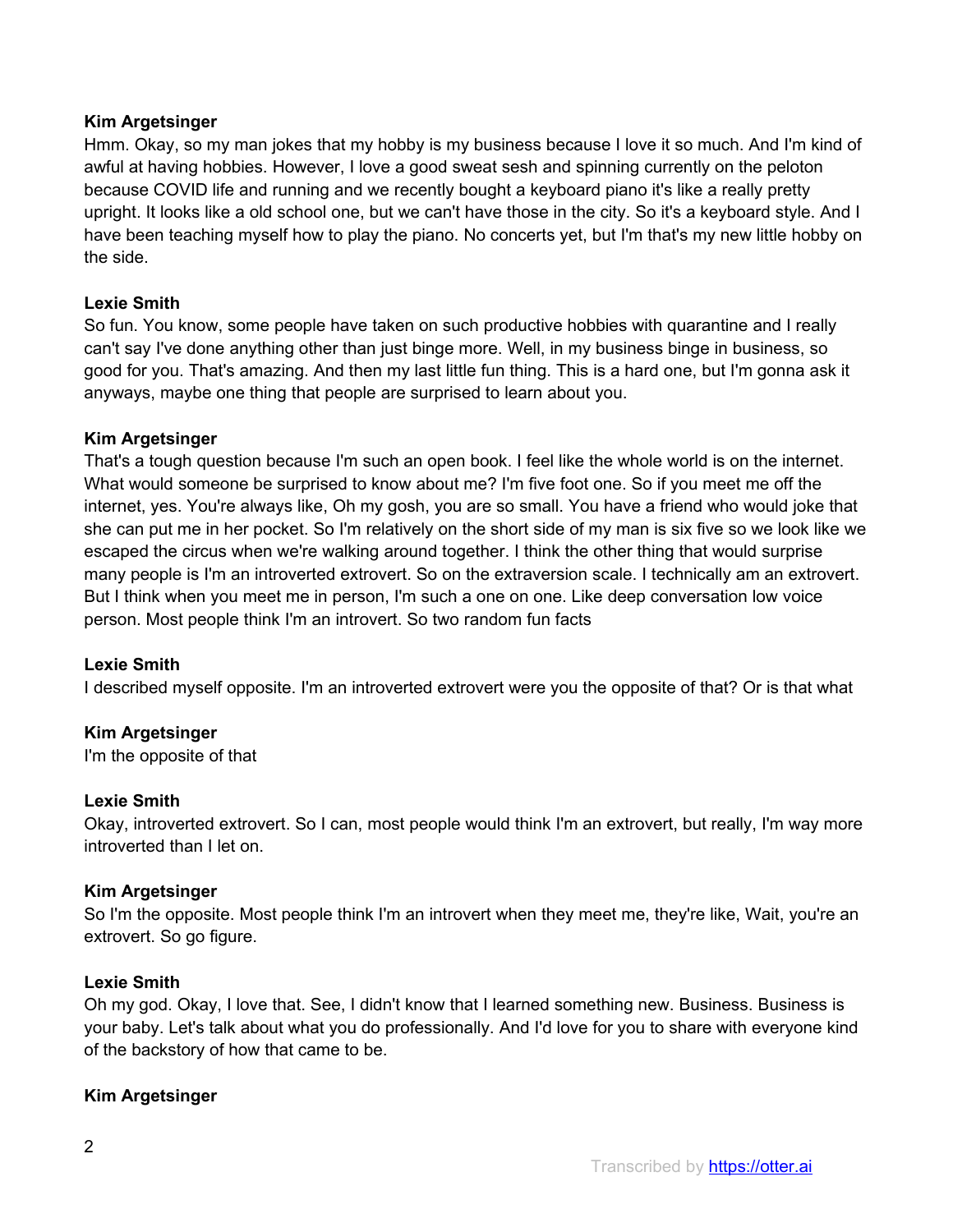Yeah, good question. So technical title, I'm a mindset coach and business mentor. So I always say terms of my coaching framework, I take a really holistic approach to business, and how I support my clients. And I like to blend, clarity and mindset with strategy and action. And we're all about building growing and scaling a profitable business, wildly in love with on your terms. So that's technically what I do from a coaching capacity, all in a one on one format. One on one is my jam. Terms of how I got here. It's such a roundabout way I started in the entertainment world. So I graduated college a year early with a degree in psychology, top of my class, and it was either go get my PhD in psychology, or pursue my other passion, which was acting, so always believed, you can make money doing what you love. So instead of getting my PhD, I bought my ticket to LA and spent 10 years doing the acting thing in LA, I loved it had ups and downs had the whole journey to clean South Africa did all sorts of interesting jobs and just hit a wall for lack of a better way to describe it was just no longer lighting me up. But I'm so a proponent of enjoying our life and the work we do. And around that time is when I picked up and moved to New York City to start over. No idea the coaching industry was a thing. I thought it was meant to work in advertising, and work in marketing and sales for a little bit and found coaching around that time, and fell in love instantaneously with it. Fast forward a few years. And here we are.

## **Lexie Smith**

And here we are. And we'll get into a little bit later, kind of how people might be able to to work with you and what that looks like. I also think they're going to experience it by listening to this podcast on a very, very, you know, small taste level. So what I'd like to really do Kim is dive into the world of mindset today, stick with me, listeners, this is probably if not the most one of the most important episodes we've ever had. And here's why I have not met a single client or entrepreneur who does not need some sort of support in this category generically, then we narrow it down to the topic of PR, and all that comes with PR and our fears, our insecurities, our worries are magnified. So what I thought a helpful place to start would be by giving you some very common scenarios that come up with those that I've worked with over the past 10 years in my PR career to hear really your thoughts on how one might navigate and overcome. So does that sound okay game?

# **Kim Argetsinger**

You know, I'm so game, I'm obsessed with all things mindset. And I love looking at it through the lens of business and PR. So I think that's such a great place to peek at the brain and what I wanted to do,

## **Lexie Smith**

all right, so then we're going to get into it. First up here is a scenario that is very common, some entrepreneurs are too afraid to even begin PR, because the whole idea of putting themselves out there seems terrifying. I actually get asked quite a lot Can I do PR without taking on a public facing role? Now I can speak to the very literal pitching strategy between leading with a founder versus living with a product. But I'd love to know what you might say to an entrepreneur having these thoughts in that moment. Is there anything they can do or practice to push through this reservation? Or should they even have to

# **Kim Argetsinger**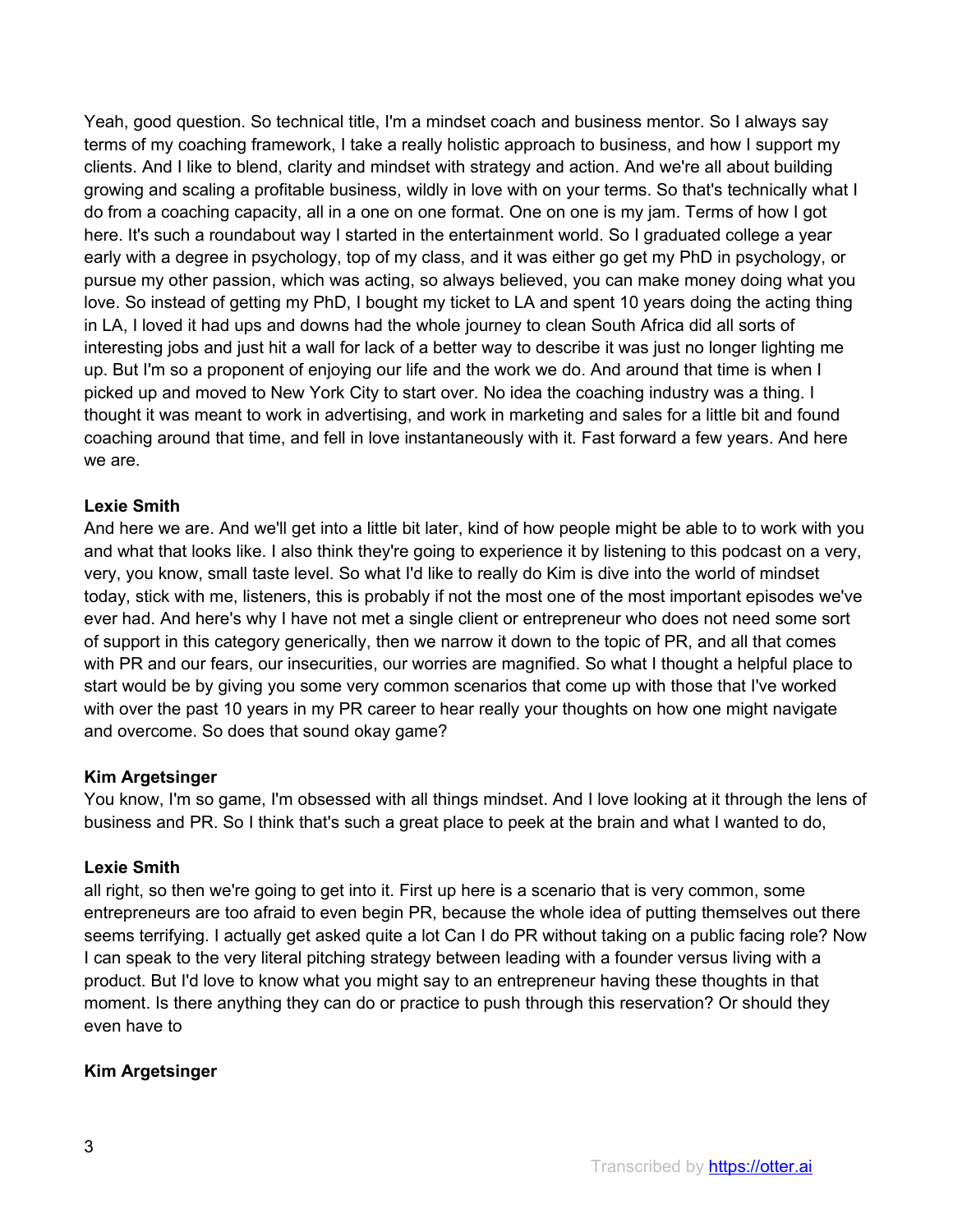one of my favorite things to talk about is hiding in plain sight. And the opposite which I consider taking up space. And I think that really in terms of our work, it's so much of what you're doing with people with PR and putting them out there. And what really brings us results is our ability to stop hiding in plain sight and take up space. And a lot of what you're describing there is a very, very, very, very normal human fear, which comes up I think around something like PR This is the brain going into hyperdrive. It's going into fight flight, or freeze and it's saying oh my gosh, I put myself out there. What is everyone going to think about me? Are they going to judge me? Are they going to think I'm stupid? Am I going to fail, insert whatever your fear of choice is something I think can be really helpful here. I'll give two easy things people can play with, because a lot of this is going to be fear base. First thing is to know whether your fears fears are normal. We all have them, I Have them, you have them. It's part of being human. If you didn't, I don't know, maybe you're a sociopath or something like that. But we it's part of the our survival mechanisms are super normal. Anytime you're gonna put yourself out there, anytime you're gonna step outside your comfort zone, when fears get in her own way, it's often because we're not looking at them. And they're running the show, essentially, subconsciously. And they are just doing everything they can to protect us. That's their whole job. Like, let me keep you safe, let me protect you. So a really easy tool, really, really easy exercise I love to give clients. This is by Carolyn Elliott, to give credit where credit is due, it's called a fear inventory. It's literally to get out a sheet of paper, write out what your goal is. So my goal here is I want to do some PR, I want to put myself out there, I want to get my brand myself out into the world. And then to brain dump, here, all the fears that are coming up and literally write out every fear that is coming up for you, I challenge you to write 20 of them. At five, you won't think you have more, at ten you won't think you have more. And then you'll have 10 more. The goal here isn't to do anything with them, the goal isn't to solve them or fix them or manipulate them, your fears will always win if you fight for them. you've ever gone into an argument with someone who really believes, let's say politics, what they're saying is really hard to convince them same thing with your fears. The whole goal here is to shine a light on them, so that they can lose some of their power. And you can take this paper, bring it up, rip it up, if you want to really get great way to see it, name it to tame it and to release it a little bit. Then the other suggestion I'll give here and Lexie have to tell me if I'm throwing too much at the listeners, but I find the other thing with fears, it's really powerful and helpful is to see them out through to the end. So a lot of times, you know, if you're scared to put yourself out there and stuff is coming up noises coming up in the brain around PR, it's because if what you're worried is going to happen, and we spent all of our time just trying to fight what might happen. And I find it can be really powerful to play that out. So if that does happen, so you put yourself out there and let's say some of your PR isn't received the way you want? How would you handle that? What would you do actually play that through and come up with a solution for your yourself, even to see if you can sit in the not so great feeling you're scared of because then you have a chance to process some of that ahead of time and really face it ahead of time, which will help you feel a lot more powerful to move through it in real time and to choose what you would like to experience sunset. Does that make sense?

## **Lexie Smith**

That makes perfect sense. And you know what I just wrote down while you were saying that is crisis communications, because in a PR sense, actually, this is something that PR practitioners do very literal way, when we try to predict out what is the worst case scenario that can happen. So that's it's kind of crazy to hear it from your perspective and talking about it mindset. And it's actually very tangible thing that is done professionally as well. So one thing I wanted to kind of bring up here today and talk on and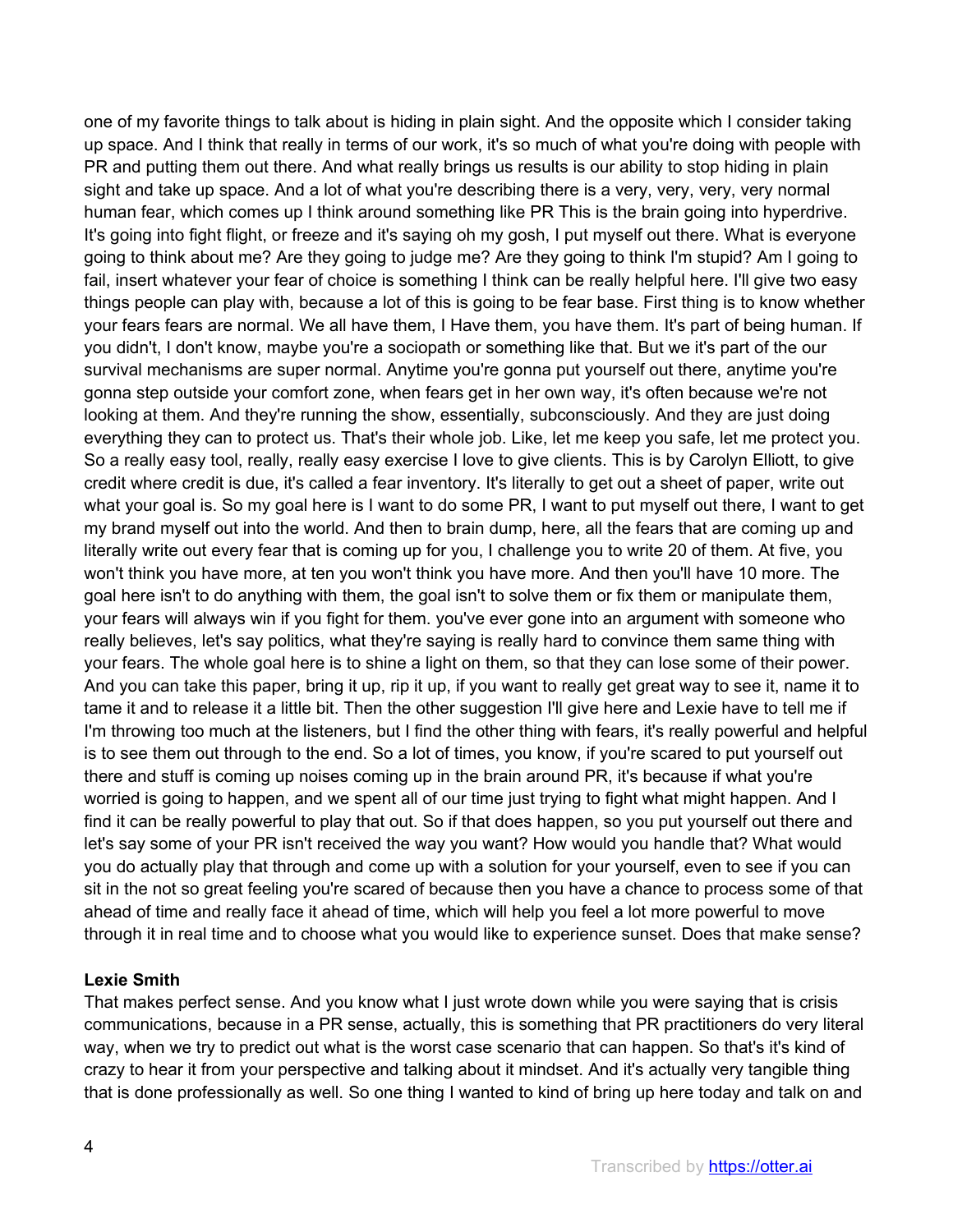I think you you talk about this so beautifully, Kim, is where we'll meets practical and the whole Woo, you know, why do we even have to say woo, and what that means I actually like impromptu question here. How would you describe woo to those who aren't necessarily...Woo.

# **Kim Argetsinger**

I love this question. I will... full transparency, I used to resist the woo big time, which is why I love talking about woo in tandem with the practical because I think they actually support one another really well. I don't know if this is the world's best definition of Woo. But I really think of woo is everything that we will find in the spiritual world, manifesting things that are really outside of what science can pin down and prove and anything that's kind of outside of that tangible, practical stuff. Or like, if I do X, I get y or z. It's more if I think these positive thoughts and feel a certain way, then money lands into my bank account. That's what I would think of as the will.

## **Lexie Smith**

Yeah, so I think a word maybe manifestation is one that people have heard could be a woo category, right?

## **Kim Argetsinger**

For sure. Manifesting something into your life, you can go out and buy something that's manifesting. And I think when we're thinking of it in the terms of Woo, it's adding on that spiritual element, the things we can't see the things we are surrendering and handing over to a power outside of ourselves.

## **Lexie Smith**

Yeah, and if you know the word some of you listening are clapping, snapping, saying yes. Right. Some of you might be going, Oh, I don't know. Right? There's resistance to all sides of it. I think one way that I like to think of will more practically is I take the word sometimes spiritual out of it. And I really think of mindset, the power of my mind, which you know, once again can be Woo, but there's there's something to that and so anyways, I just wanted to point that out because I'm sure it's gonna get brought up in a variety of scenarios as we talk here today. Hey guys, Lexie here interrupting the show really quick to drop a note. Did you know In a study produced by Nielsen, it was reported that PR is almost 90% more effective than advertising. Well, it is, I swear, Google it. So if you've been enjoying learning about all things pitching and sippin, I wanted to give you an official invite to visit my website, theprbarinc.com spelled t h e p r b a r i n c .com to learn even more about how you might be able to work with yours truly to increase your influence, impact and revenue with PR. If you're not sure where to start on the site, consider booking a free consultation. All right, I'm done back to the show. Loved everything you just said. I think that's phenomenal. Two actionable things that people can do. So now we're going to move into, we're gonna graduate into Okay, these people have listened to Kim. They've done their fear inventory, they're ready to get press, and they are committed now to landing media placements in specific. So they start pouring their heart and their soul into pitching. And then all of a sudden, they hear two things a no or what's in my opinion, worse, crickets. They don't hear anything. So they start to take things really personally. And maybe they start retreating from further outreach. What can entrepreneur or a PR professional do to stop associating the success of their pitching from the success as a whole of them or their business? If that makes sense?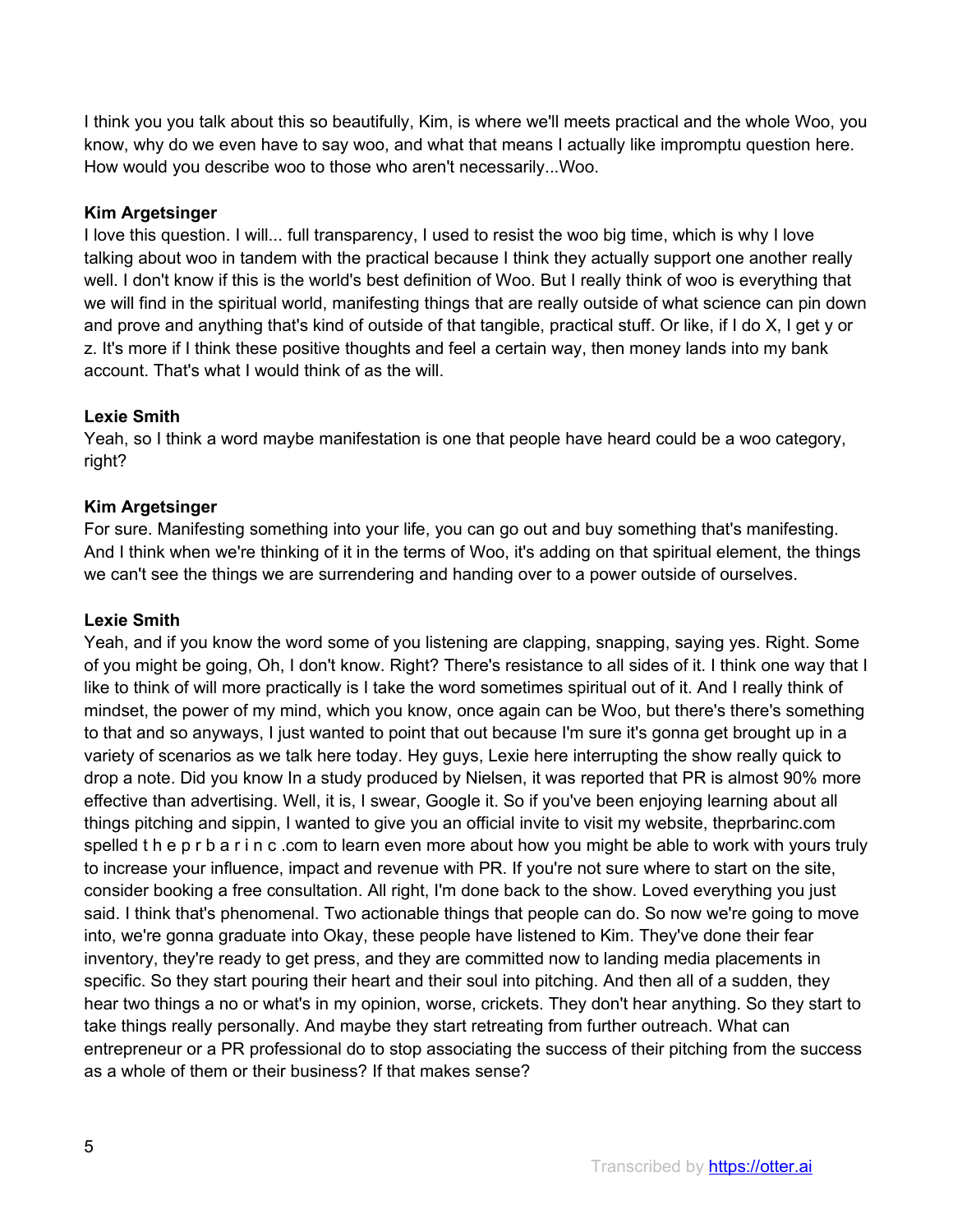# **Kim Argetsinger**

Absolutely makes sense. I want to reflect back to you to so I answer what you mean. But you're talking about when we're lumping our success to those guesses to those results? And how can you kind of detach from that and not making it mean so much? We're not making so much about you. Love the question. I will also say to everyone listening, if you've experienced that, or if you're worried about experienced that exact dress over here, like talk about being schooled and the art of rejection and not linking your success up to what it is you're doing, and those yeses or nose, I feel you on all of that. So I think for all of us in business for acting, or PR, it's so important to start to look at how are you defining success, I talked about this so much in my work, but really starting to look at what does success mean for you. And really looking at that, and quantifying that through your values. And really being able to attach that to some metrics that aren't numbers or that aren't your bank account or that aren't getting a yes from a pitch. Because that's always going to give you something you can anchor back into. It's not there's anything wrong with chasing metrics or wanting those metrics. But as soon as those are the barometer for your self worth, that's when we get ourselves into really hard hot water. And we're just kind of chasing this treadmill, nothing will ever feel enough, no number of yeses from pitches will ever feel feel enough. The other thing I'd offer there, and that comes up for me hearing the question overall, ever we're getting into that pattern of like, Oh, I'm making myself feel shitty, because I'm not getting that yes, from a pitch or from, you know, something I've put out there. It's just heavy back into and looking at where is this coming from? Usually when I hear that, that tells me there's probably something coming up something that really doesn't have anything to do with the PR itself. And that is a really big invitation there to dive in. Because that's probably going to be the real work to do. That's probably showing up all over the place in your business and outside of your business.

# **Lexie Smith**

You just teed me up so perfectly. So I'll give you credit, I'll give my my brain predicting questions credit as well, because this is what I wanted to ask next as a piggyback. Because I hear this all the time I hear I'm not big enough yet. I'm not worthy of that type of opportunity yet, or for a literal PR example, Forbes would never want to feature me. And I know that this is a mindset issue that's not based in reality, because I've seen clients of all sizes, shapes, stages, get press. So let's speak to that, you know, expecting us to solve that whole statement in this podcast. But can we start to reframe it? How can we start to attack, not attack resolve some of these more limiting beliefs?

# **Kim Argetsinger**

Yeah, I mean, something an offer when I hear that is it's sort of like good news, bad news. Good news, as this really has nothing to do with PR, like you said, literally has nothing to do with whatever you're not feeling so great about. Bad news is...some thinks bad news. I think it's great news. But it comes back to mindset. And it really is an overall belief that probably got it started a really long time ago. And you've probably been kicking this around for decades, and it's probably showing up everywhere. What I find is most of us have one or two of these stories that pop up beliefs that don't serve us. And they're kind of our core things and they show up everywhere and what's helped Something like this as you can start to notice, if you're feeling like I'm not good enough, I don't have enough, I'm not big enough. That's probably showing up in your personal life as well as your business. And this becomes the work to do everywhere. And the nice thing about that is, it's not like there's all of these things to solve. You don't have to solve anything in PR, you got to solve something with you. But it's really this one piece here.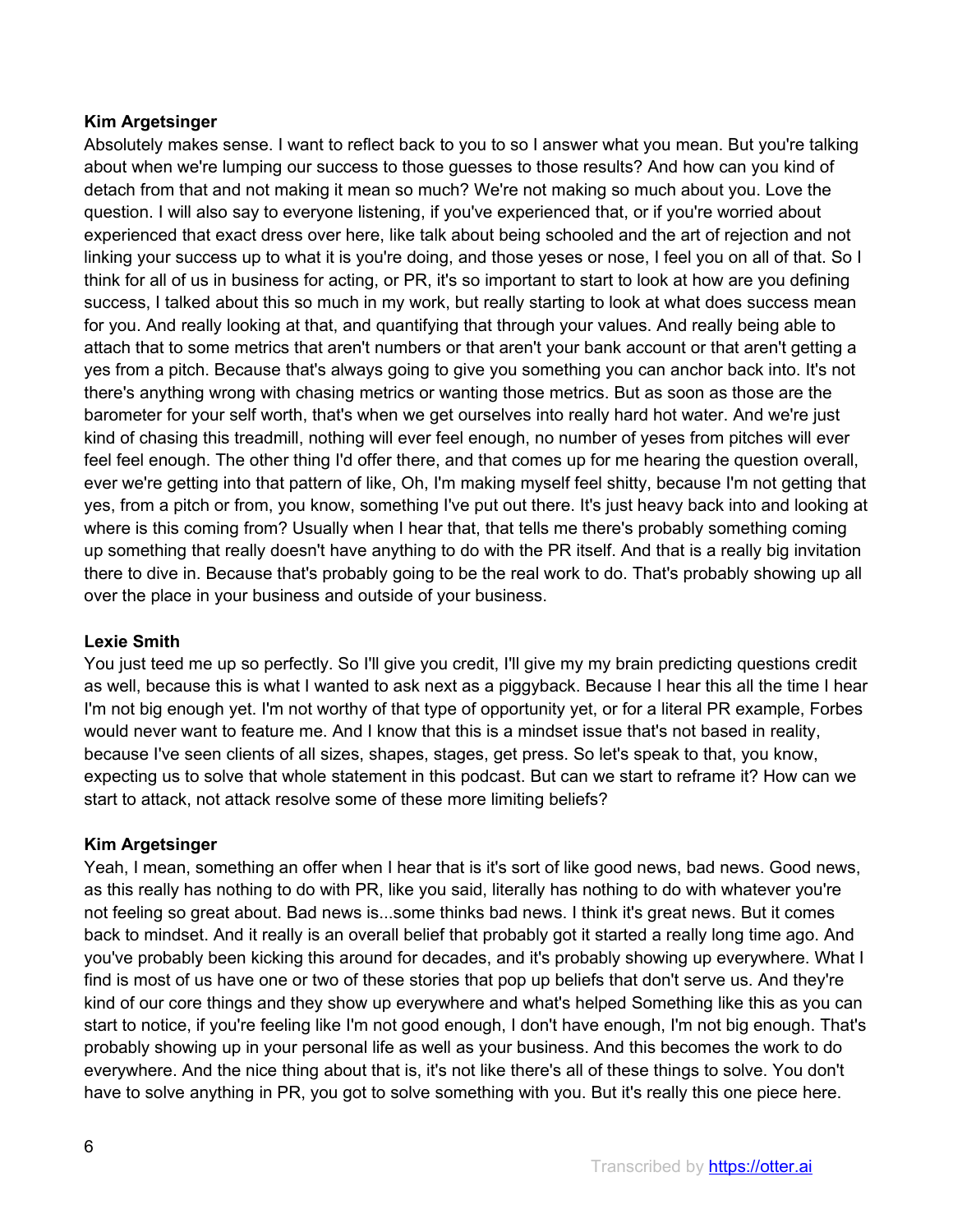And I think with this, it's a rewiring of the brain. It's really looking at how do you love yourself more? How do you increase that self worth? How do you look in the mirror and say, I love you, I think you're good enough. And repetition is some of where that that gets reinforced. I also think there's a like line, you get to draw on this sand where you just get to say I decide today, what day this is going out. But today, I'm just going to decide I'm going to write down somewhere that I am enough, I decided today I am enough. And that power of your decision can be really, really powerful for shifting your mind and shifting the way you're showing up. So you can then decide when we're bringing it back to the PR, I am big enough, I'm big enough, I am good enough, I have enough. Because I decided and that brings that power back to you instead of Forbes or instead of someone else. And then you show up as if that is true. And you put yourself out as if that is true until that result shows up for you. Because once you've decided you're going to keep showing up until you get that evidence back.

# **Lexie Smith**

This is something that just came up as you were talking. Maybe it's something that people can try practicing. Because I do know a lot people when they're starting to pursue PR or they have it yet. There's a frustration involved when they see other people whether that be competitors, or someone that similar to them getting featured. This question comes out of why not me? Maybe we can reframe it to say it can be me it will be or it is me,

## **Kim Argetsinger**

like we're all wired to compare, you're going to compare. I think there's just something so nice when you can see that. And I love that Why not you? And can you decide that you are equally good enough, you are just as good enough, there's more than enough to go around. It's not like someone else being featured means now there's no more opportunities and you can ever be featured it means people are being featured and you can also be featured.

# **Lexie Smith**

Yeah. And these two words probably weren't really on my radar until I became an entrepreneur. And it's this the juxtaposition between a scarcity mindset and an abundance mindset. So context, right? Let's say we have a business owner, I know we have business owners listening, we have PR pros listening in. I know we have members of the media, we have a lot of people listening, that likely sell similar services or do similar things. Basically, it's very crowded, so it can be easy to start to feel like oh my goodness, they're gonna hire them, not me, right? Or they're gonna hire that PR coach, not Lexie, I have these moments. Can you see me in these moments? So how can we begin to break out of this comparison trap and start to shift from a scarcity mindset to one of abundance?

# **Kim Argetsinger**

I think the first thing is like not trying to get out of the comparison trap. I know that sounds counterintuitive. But the thought I have when I hear that is anytime we're trying to find something and resist something. It's kind of like that phrase, what you rehearse this, the more you try to like, I'm not going to compare, I'm going to believe in an abundance mindset, the more you're just going to compare yourself more and be like, Why does she get all the clients? So I think it's a helpful reminder for everyone, you're human, you're normal, it's super normal to compare, I think the refrain you offered is so powerful as a place to start. And then I think the work becomes how do I get my eyes back on my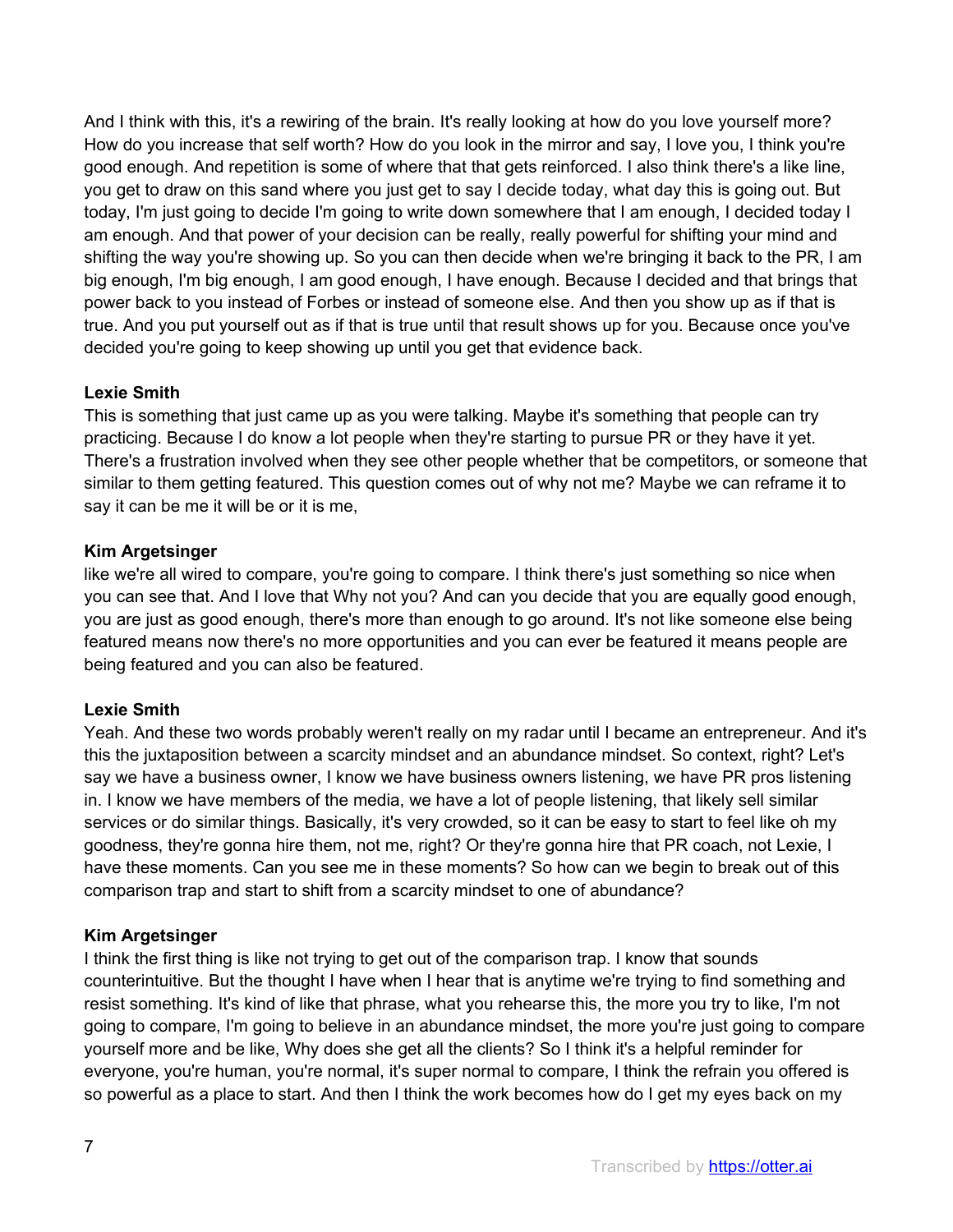own paper? And how can I start to believe and build up that self trust that there is more than enough to go around? And a perspective I find really helpful for all of us as business owners, is to take a look at how many clients do you actually need even if you run a massive group program, massive group program with 1000 people, that's 1000 people out of the even how many people we have on the planet right now. And if you're not running a massive group program like that, how many clients do you actually need at any given time, I think it can be really helpful. Sometimes the practical helps the mindset to look at even practically, most of you probably don't even need that many people to have a wildly profitable and successful business. And I think that can help turn that volume down a little bit. And help everyone to notice really and truly is so much to go around

## **Lexie Smith**

to piggyback on that with some examples, right PR firms, anyone listening, I'm guessing with your you know, five person staff or your one person team or even your 50 person team, you have a cap at how many people you can service. So instead of feeling competitive against other PR firms, right? If you need or you want, let's even say 20 clients, there's let's say there's 7 billion people in the world. I think it's like six or seven. I don't know it's in there. someone knows that and it's correct to me. Think of the percentage right you need like 0.00000 1% of the population probably less than that. And I think that is a huge thing to realize. And it makes things seem like there's more fish in the sea. There's More to go around. Why can't you know my colleague over here they can be successful. And so can I, if you're a product based business, same thing, Amazon, I'm pretty sure it's still growing. If we think of like the biggest giants in the world, there's still market share to be had. So yeah, I just all that to say I love that example. I think that's really, really powerful.

## **Kim Argetsinger**

I'll share one more example if it's helpful. Just because we were talking about our joint love for pizza at the beginning of the episode. I live in Biddy. And I think it's always just the best reminder that there's more than enough to go around, and that other people in your space only increase the awareness of your business and really can help you market your business. There is a pizza shop literally on every corner here. Like you can walk, I can walk outside and there, I don't know, five... there's actually two really famous spots next to one another. And they're all super busy. And because they're all super busy. And because this is known for a place for great pizza, quite honestly, they just help one another because one place talking about pizza, make someone think about pizza go to another spot. So I think it's just a really nice reminder, like, I'll go to one spot one night, go to another The next night, not like never gonna go to the other pizza spot, because there's a couple available. And I think that can be a helpful way. For all of us in the online space. Think about your favorite restaurant and how you probably got another one as well. And there's more than enough room for both of those to exist. Yes, yes. I basically want to talk about pizza.

## **Lexie Smith**

I know, now I'm like almost dinnertime. No, I want pizza always wanting pizza. No, I think that's a wonderful example. Hopefully that's clicking for you guys. And I think it's, it's something that we need to remind ourselves at various points, I still have no, I'll go weeks feeling great. And it'll have a moment where I'm starting to feel like, oh, there's not enough fish in the sea. And then I remember Oh, no, think of your pizza analogy, and probably get hungry. So thank you for that. Couple more scenarios here.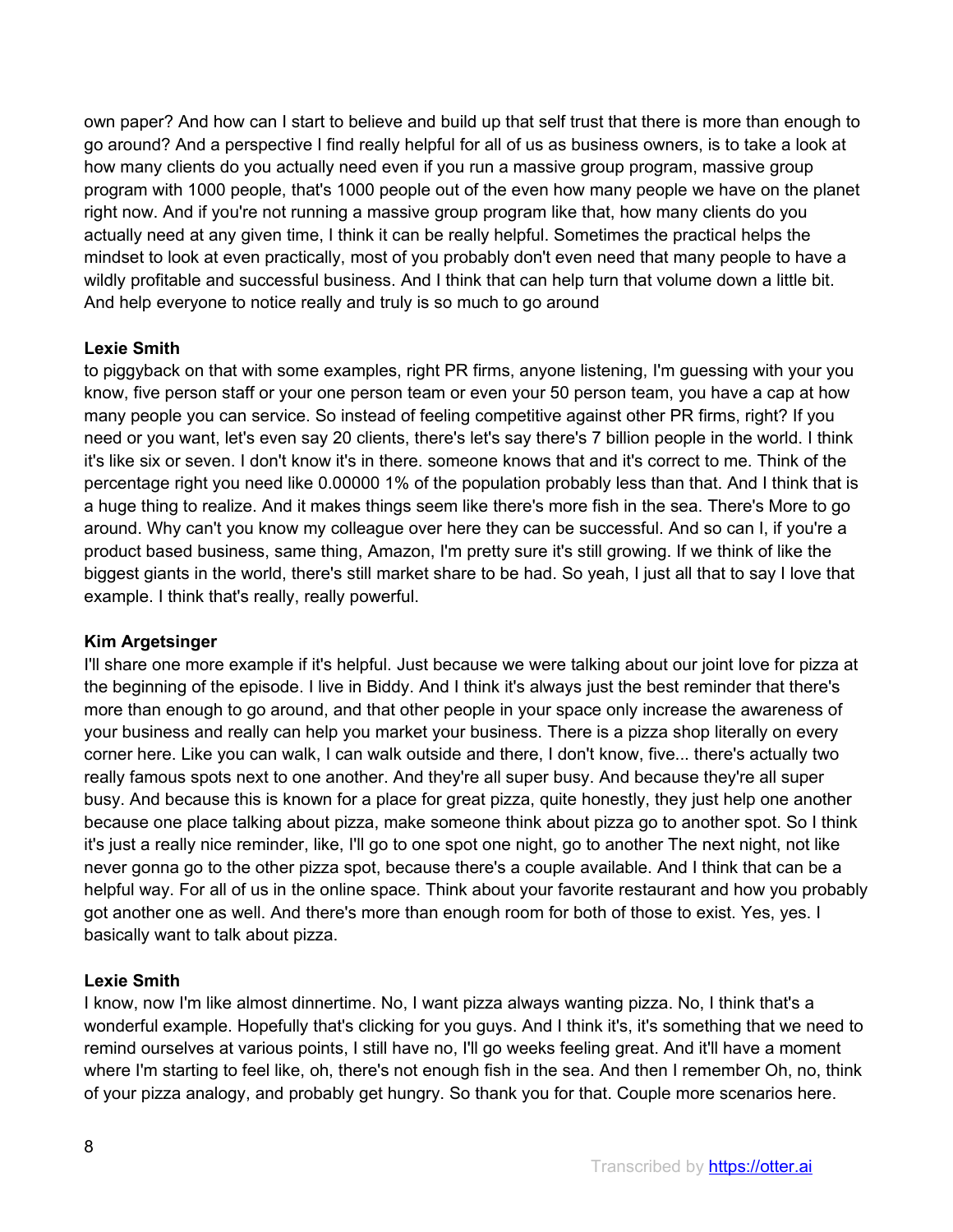Something that you said earlier that I which was great was to not equate your self worth to numbers. Now, on that line of thinking, let's say someone's actually getting press right. So the spotlight does start to shine brightly. And then all of a sudden, what happens, and I'm sure this has happened to them too. So you can speak to it personally, is that when you get brighter, others opinions start to get really loud as well. And we realize we can't actually control what the public say about us, or what that person in their mom's basement is typing on the internet. So it's a very, very real thing. So to come back to not equating your self worth to numbers, right? How can we start to not equate our self worth based on what other people are saying?

## **Kim Argetsinger**

I think we did a whole episode on this. I have so many thoughts on this one. And so this one rings deeply for me because one of like, some of my personal work has been so much around, how can I just be solid in my own work and Okay, and just know I'm saving, okay? Even if someone doesn't like me, even if someone doesn't like my work, and I share that transparently, just for anyone who's going through that, where their their numbers are high, they're shy, like their star is right. And they are getting both the positive and negative comments in there. I feel you like it's still my ongoing work. So super, super normal. So I think a few things, I think this goes back to what we were talking about at the beginning of the episode, I think, and this sounds so counterintuitive, but I think one of the ways we can become most comfortable with shining bright and also knowing there's just going to be haters, because that's just how it works. Not the greatest stories is how it works is to actually practice with the mindset of Can I just be okay, if someone doesn't agree with me? Can I just be okay, if someone hates on me? Can it just be okay? If someone doesn't like this, can I really strengthen my own resolve and create some safety around someone not liking me, someone not liking my work. And I know this sounds counterintuitive. And it's sort of the opposite of like, just tell yourself over and over again. You're amazing which you are and you could do that as well. But I think this is how we can really create some of those deep roots that allow you to stand and I saw this in the acting world over and over again it's allow you to stand no matter what the critics are saying. So that would be my my go to we can keep talking about this if you want but I want to be mindful of time.

## **Lexie Smith**

So good. I have goosebumps I remember the first time he told me that and I got uncomfortable because it's I'm like wow, I don't know. No, I want I want everyone to like me, but it's when you really sit with it. It's a really, really powerful goal to work towards, or at least start thinking about and on one more little question here. Then we'll we'll start to wrap things up on the note of uncomfortable that word. You have a podcast which So first question will be I'd love for you to tell everyone what it is. I listened to an episode recently where you talked about the main difference between those who succeed and those who don't so everyone here listening who wants to make money shake it off, tune back in listen up, Kim's about to tell you what is the main difference between those who succeed and those who don't? So first, what's the podcast and then quickly summarize kind of that knowledge bombs you shared in that episode

# **Kim Argetsinger**

Thank you for asking. My podcast is called One Question: Questions for Unapologetic Results. And we can chat about more afterwards. But I love me some good questions. So what we were talking about in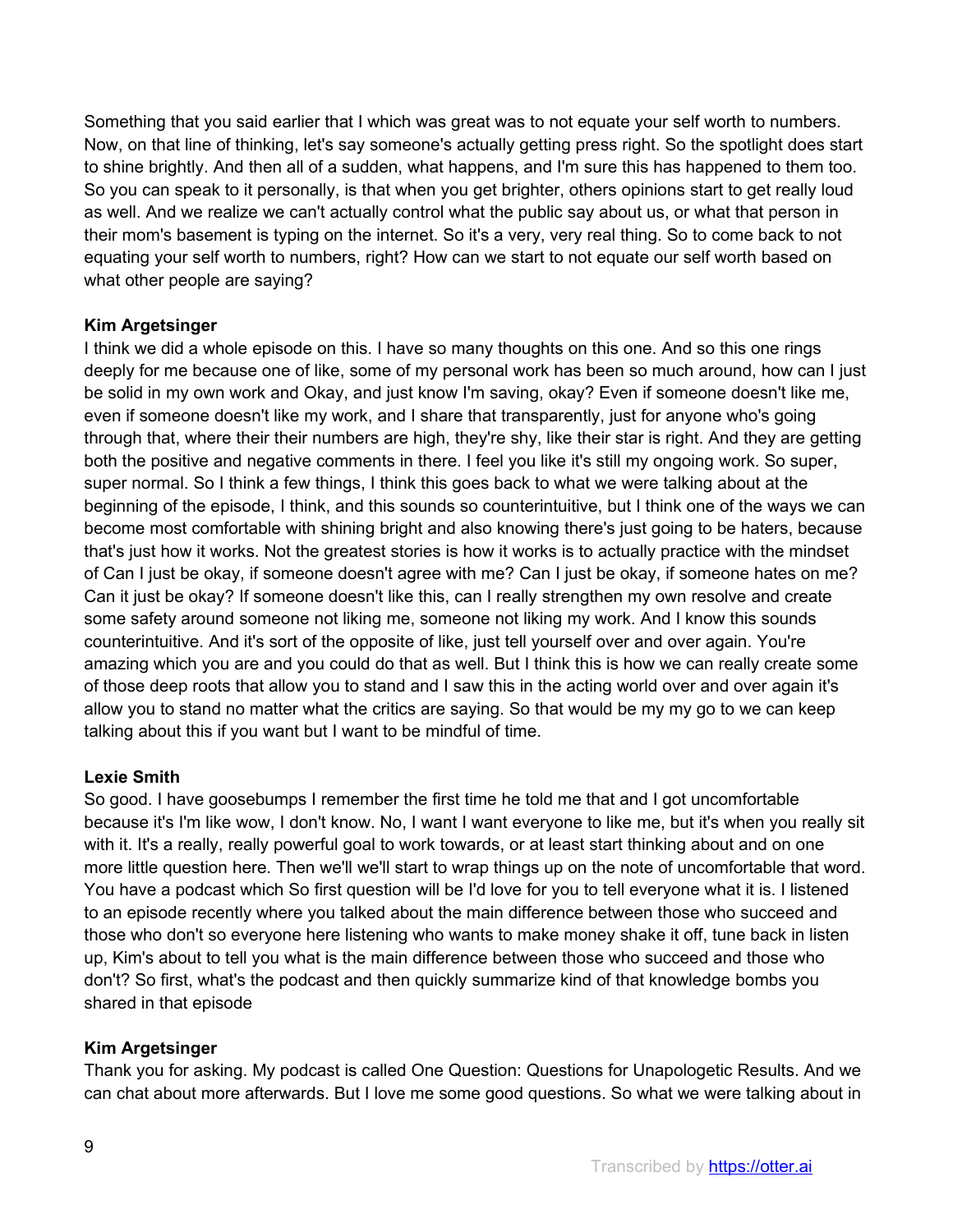the episode I think you're referring to and I think this piggybacks on what you were just saying about being uncomfortable that first time I shared that concept with you, which I wanted to preface for everyone who is listening, what I'm not encouraging you to do is throw your hands and pretend you don't give a fuck, because that's a whole different, like, that's the pendulum swinging the other direction we're really talking about can you essentially sit in the discomfort of someone not liking you or not liking your work? And that's what we're talking about. I think on the podcast episode, you talked about what I see I work with a lot of clients, I see a lot of people behind the scenes on what creates success. What I see as a common denominator between people who are having those epic income months, who are having a big impact or getting all the PR you're talking about who are having their stars shine brightly, is a willingness to sit in discomfort, to jump into the deep end of discomfort to almost like seek out discomfort not in an unhealthy way, not in a burnout way not in a way where there's a difference between pain and discomfort. But really, I always think about just comfort as if anyone's ever taken yoga. You know that like spot and yoga when you're in a pose and they ask you to stretch just a little bit more, where you're like, I can't possibly do that. This is where it hurts, but it doesn't really hurt. It's like a kind of good hurt. That's where discomfort is. And I just find that as a common denominator for everyone creating success. They're just willing to look at Okay, this thing is uncomfortable. Let me go run at it anyway, let me just stretch how much discomfort I can hang out and, and I'm pretty sure for everyone listening everything you want. With PR with what PR will give you in your business is on the other side of sitting in discomfort taking those uncomfortable actions.

## **Lexie Smith**

Let that sink in people I could not agree more. And that episode I don't maybe we can put it in the show notes. Let's do that. We'll link that specific episode to the show notes. I really encourage you guys to take a listen. It's it's really powerful. But yeah, it's true. I just wanted to share with everyone I've worked with entrepreneurs and companies and publicists at all different levels. And the people who are succeeding the people who are landing Good Morning America, the people who are in that million dollar bracket are consistently putting themselves out there and getting uncomfortable. It's uncomfortable, being uncomfortable, but if that's something that you you want, that's something practice being open to feeling what we're going to do, I'm going to ask you a fun question and then we're going to tell everyone how they can work with you. But first, we've been talking about a lot of things mindset and pitching. This is the pitch in and sip and podcast. So now I need to learn what we can find you sipping so favorite beverage it can be alcoholic or non alcoholic.

# **Kim Argetsinger**

I'll give you both my favorite non alcoholic is coffee cold brew or a really good Americano, my favorite alcoholic beverage because clearly I can't just pick one champagne for celebrating, a good red wine if it's dinner, and I Manhattan if I'm out for cocktails,

## **Lexie Smith**

Manhattan I never had one which sounds kind of crazy for a girl over here who loves a cocktail. Manhattan very sophisticated. I think Sex in the City. I don't know if there's any like connection to that. But I think like sophisticated.

# **Kim Argetsinger**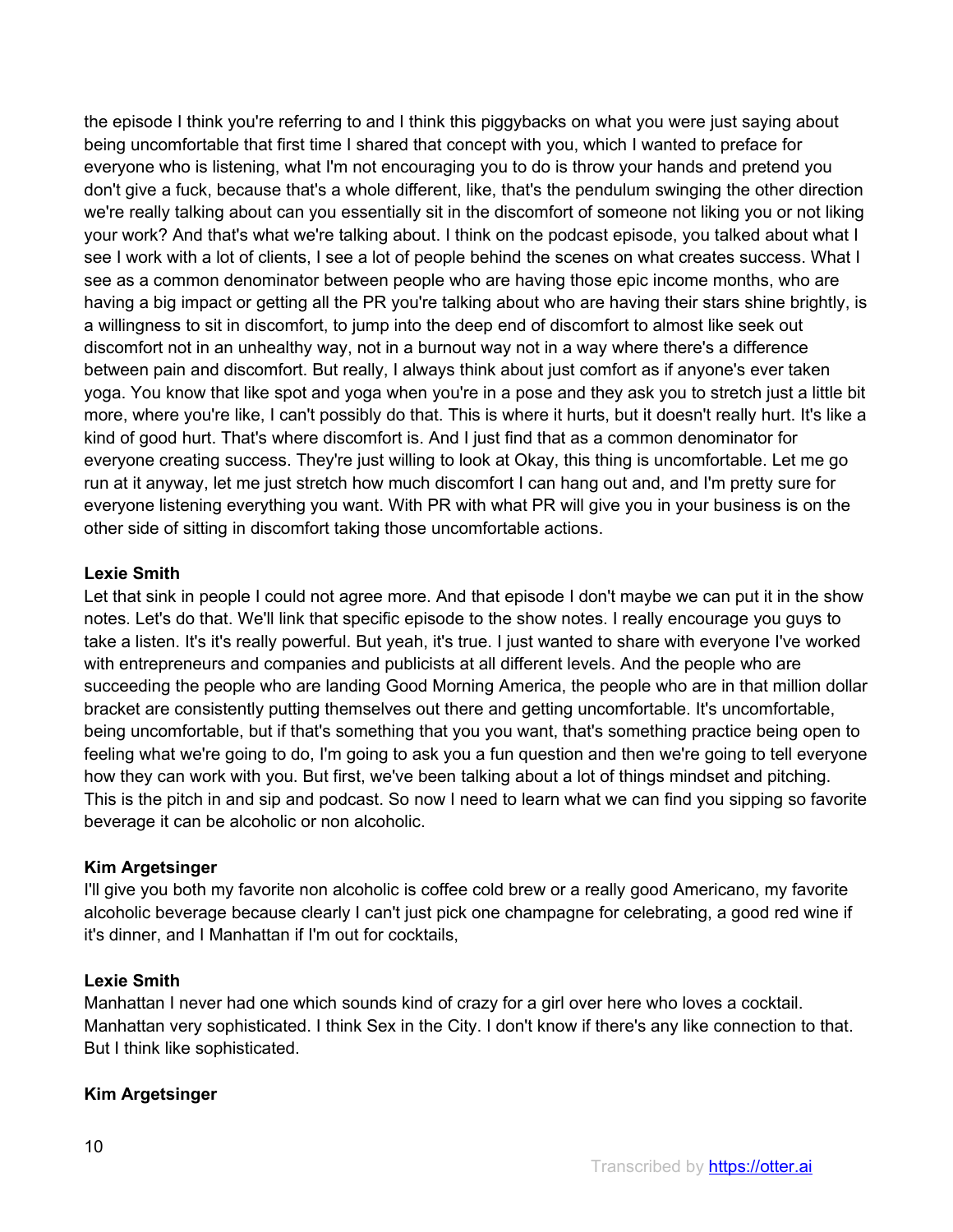I don't know how to describe it. You get a really nice maraschino cherry in it, which is my favorite part. And that's the real reason I ordered. But they're very tasty. You got to try one

## **Lexie Smith**

so it's on my list. It's that's vodka, right?

# **Kim Argetsinger**

It's with whiskey.

## **Lexie Smith**

Everyone ignore everything I'm saying because I think... Am I thinking of a Cosmo in my head?

## **Kim Argetsinger**

You know a Cosmo that Sex in the City. Yeah.

## **Lexie Smith**

You're like looking at me. Like Oh, sure. Lexie.

## **Kim Argetsinger**

It's not quite as sweet as a Cosmo. It's gonna be a little it's it. What is it? It's sweet vermouth. It is. Gosh, I have been out I used to 10 Barney's and how to make this It's been a while it's bourbon sweet vermouth. And a little bitters shaken up you can have it over ice or on the rocks and then usually with a cherry or sometimes they do an orange I think

## **Lexie Smith**

right yeah, my brain was so in Cosmo land that's why I said Sex in the City. Okay, Manhattan. Now I'm more thinking like lodge fireplace Manhattan maybe I don't know. Kim, you are you know I'm your biggest fan. I also know that people listening now are going this woman I need more so let's tell them how can they get more Kim in their life?

## **Kim Argetsinger**

I'm your biggest fan. So thank you. I adore you. I would love to connect with anyone listening always available for questions. If you have a question. If you want to dive deeper into any of the topics we shared about you can find me online. My website has all my things which is my name kimargetsinger.com. I have a Facebook group I'm very active in which is the Business Besties and Creative Bosses. Do a weekly free live in there. We do a monthly free training come hang out, you're welcome to pitch and set in there yourself. And I'm also an Instagram, which is under my name Kim Argetsinger and the podcasts

## **Lexie Smith**

amazing. Well, thank you Kim. So much so much. I know that I will be personally re listening to this and adding it to my clients homework list and you're just amazing. So thank you once again for joining the Pitchin' and Sippin' Podcast.